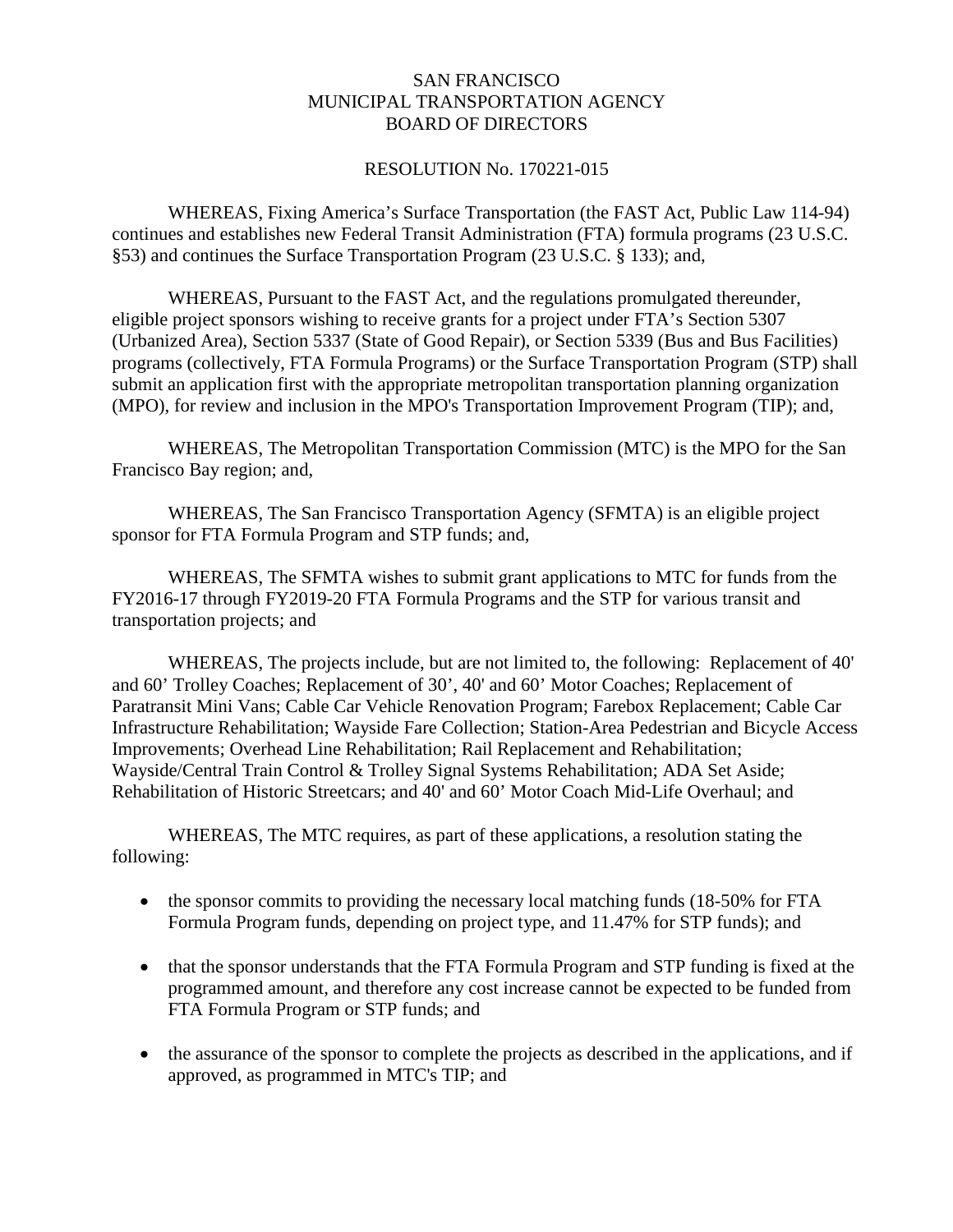• that the sponsor understands that FTA Formula Program funds must be obligated within three years of programming and STP funds must be obligated by January 31 of the year that the projects are programmed for in the TIP, or the projects may be removed from the program; and

WHEREAS, On January 26, 2017, the SFMTA, under authority delegated by the Planning Department, determined that this action is not a "project" under the California Environmental Quality Act (CEQA) pursuant to Title 14 of the California Code of Regulations Sections 15060(c) and 15378(b)(4); and,

WHEREAS, A copy of the CEQA determination is on file with the Secretary to the SFMTA Board of Directors and is incorporated herein by reference; and

WHEREAS, The SFMTA will not proceed with any project until there has been complete compliance with the California Environmental Quality Act (CEQA) and the City's Environmental Quality Regulations; specifically, the SFMTA retains the absolute discretion to (1) modify the project to mitigate significant adverse environmental impacts; (2) select feasible alternatives which avoid significant adverse impacts of the project; (3) require the implementation of specific measures to mitigate the significant adverse environmental impacts of the project; (4) reject the project if the economic and social benefits of the project do not outweigh otherwise unavoidable significant adverse environmental impacts; or (5) approve the project upon a finding that the economic and social benefits of the project outweigh otherwise unavoidable significant adverse impacts; now, therefore, be it

RESOLVED, That the San Francisco Municipal Transportation Agency Board of Directors authorizes the Director of Transportation to execute and file applications for funding under the FY2016-17 through FY2019-20 Federal Transportation Administration Formula Program and Surface Transportation Program for various transit and transportation projects; and, be it further

RESOLVED, That the San Francisco Municipal Transportation Agency Board of Directors, by adopting this resolution, states that:

- 1) The SFMTA will provide the necessary local matching funds (18-50% for FTA Formula Program funds, depending on project type, and 11.47% for STP funds); and
- 2) The SFMTA understands that the FTA Formula Program and STP funding for projects is a fixed amount of funds, and that any cost increases must be funded by the SFMTA from local matching funds, and that the SFMTA does not expect any cost increases to be funded with FTA Formula Program or Surface Transportation Program funds; and
- 3) Subject to completion of any and all required environmental review under CEQA and the City's Environmental Quality Regulations, as specified above, the SFMTA's transit and transportation projects will be built as described in the application and, if approved, for the amount shown in the Metropolitan Transportation Commission (MTC) Transportation Improvement Program (TIP) with obligation occurring within the timeframe established below; and